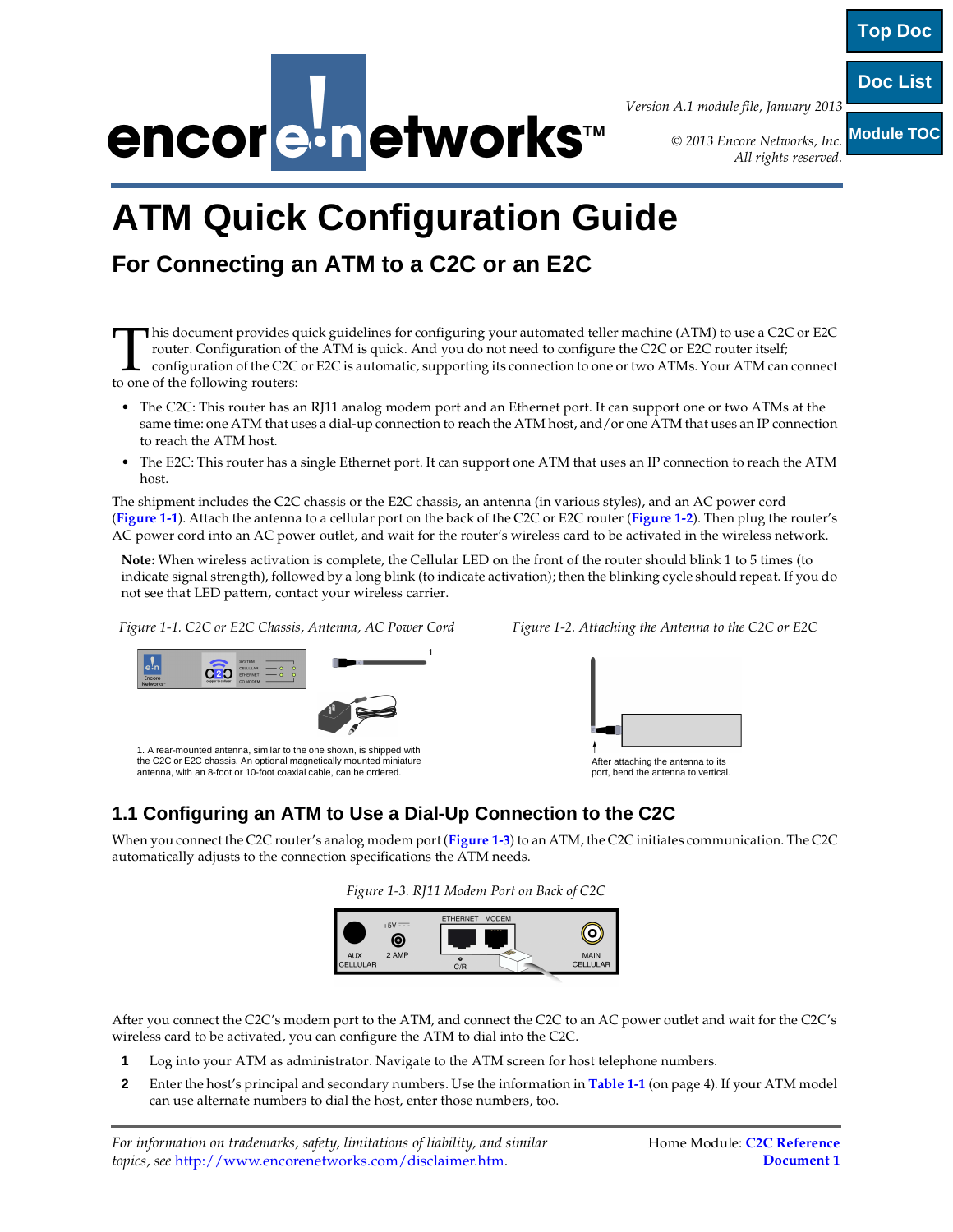# **1.2 Configuring an ATM to Use an IP Connection to the C2C or E2C**

After you connect the C2C or E2C Ethernet port (**Figure 1-4** or **Figure 1-5**) to the ATM, and connect the C2C or E2C router to an AC power outlet and wait for the router's wireless card to be activated, you can configure your ATM to use the router.

*Figure 1-4. RJ45 Ethernet Port on Back of C2C Figure 1-5. RJ45 Ethernet Port on Back of E2C*



Log into your ATM as administrator. Use the information in **Table 1-2** (on page 4) to configure your ATM to communicate with the C2C or E2C. Follow one of the procedures below for your ATM model.

# **Nautilus Hyosung ATMs**

## **Communication Parameters**

- **1** Navigate to the Customer Setup screen. Press the **Select Processor** button. The Select Processor screen is displayed.
- **2** Select **Communication**. The Communication screen is displayed. Select **TCP/IP** until the communication type is TCP/IP.
- **3** Select the **Cancel to Return** button at the bottom of the Communication screen to return to the Select Processor screen. Select **TCP/IP Type**. The TCP/IP Type screen is displayed.
- **4** Following the instructions the ATM processing system gave you, do *one* of the following:
- **a** Select **Visa Framed**. Then, at the bottom right of the screen, select **Next**. The EOT/ENQ Option screen is displayed. Select the EOT and ENQ options specified by the ATM processing system.
- **b** Select **Standard**.
- **5** Select the **Cancel to Return** button at the bottom of each screen until you return to the Customer Setup screen. Then, if you selected **Standard** in step 4 **substep b**, and if the ATM processing system specified Standard 3 format, select **Standard3 Option**. The Standard 3 Option screen is displayed. Select the CRC options (**Enable** or **Disable**) specified by the ATM processing host.

# **System IP Parameters**

- **6** If your ATM will use dynamic IP addressing, go to *DHCP Client*.
- **7** If your ATM will use a static IP address, go to *Static IP Address*.

# **DHCP Client**

- **8** Navigate to the System Setup screen. Select **Terminal IP**. The Terminal IP screen is displayed.
- **9** To enable DHCP, select **DHCP En/Disable** once or twice so that the screen does not display the ATM's IP number. Go to *Host IP Parameters*.

#### **Static IP Address**

- **10** Navigate to the System Setup screen. Select **Terminal IP**. The Terminal IP screen is displayed.
- **11** To disable DHCP, select **DHCP En/Disable** once or twice so that the screen displays the ATM's IP number. Then set the following:

| IP Address:  | 192.168.10.2  |
|--------------|---------------|
| Subnet Mask: | 255.255.255.0 |
| Gateway:     | 192.168.10.1  |

#### **Host IP Parameters**

- **12** Navigate to the ATM's Host Setup screen. Select **Host Address**. The Host Address screen is displayed.
- **13** Select **Port Number1**. In the field that is displayed, enter the ATM host's remote port number.
- **14** Select **Address1**. On the virtual keyboard that is displayed, type the ATM host's URL or IP address. Then select **OK**.
- **15** Save the information in your ATM's configuration. Sign out of ATM administration and prepare the ATM for customer use.

**Tranax, Hantle, and Genmega ATMs** 

# **Communication Parameters**

- **1** Navigate to the Customer Setup screen. Select the **Change Processor** button. The Change Processor screen is displayed.
- **2** Select **Communication**. The Communication screen is displayed. Select **TCP/IP** until the communication type is TCP/IP.
- **3** Select the **Cancel to Return** button at the bottom of the Communication screen to return to the Change Processor screen. Select **TCP/IP Type**. The TCP/IP Type screen is displayed.
- **4** Following the instructions the ATM processing system gave you, do *one* of the following:
- **a** Select **Visa Framed**.
- **b** Select **Standard**.

| <b>Top Doc</b>    |
|-------------------|
| <b>Doc List</b>   |
|                   |
| <b>Module TOC</b> |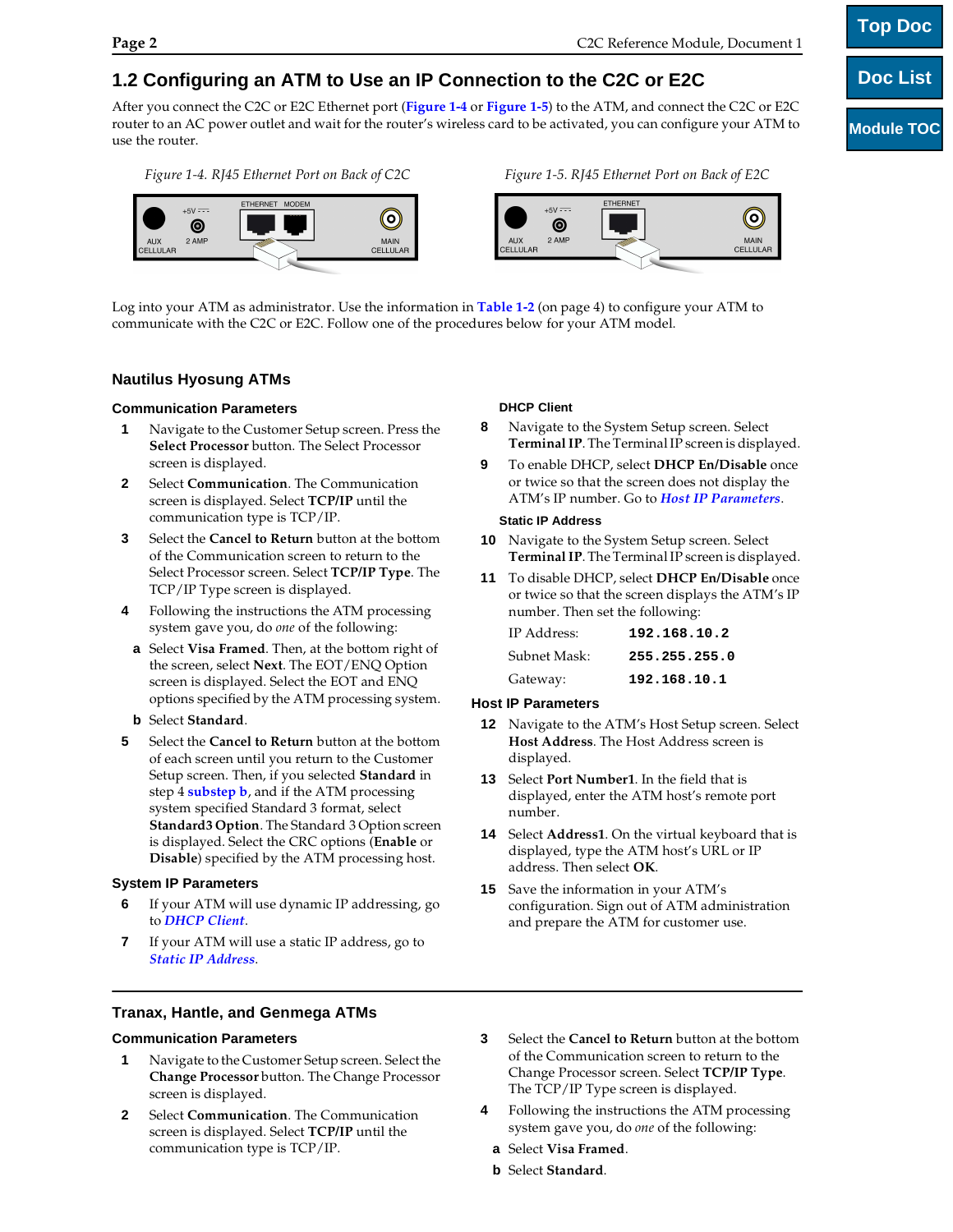**5** Select the **Cancel to Return** button at the bottom of each screen until you return to the Customer Setup screen. Then, if you selected **Standard** in step 4 **substep b**, and if the ATM processing system specified Standard 3 format, select **Standard 3 Options**. When you see the Extended Messaging options, select the CRC options (**Enable** or **Disable**) specified by the ATM processing system.

# **System IP Parameters**

- **6** If your ATM will use dynamic IP addressing, go to *DHCP Client*.
- **7** If your ATM will use a static IP address, use a *Static IP Address*.

# **DHCP Client**

- **8** Navigate to the System Setup screen. Select **Device Setup**. The Device Setup screen is displayed.
- **9** Select **ATM TCP Setup**. The ATM TCP/IP Setting screen is displayed.
- **10** To enable DHCP, select **TCP/IP Mode** once or twice so that the screen displays DHCP MODE. Go to *Host IP Parameters*.

# **Triton ATMs**

# **Communication Parameters**

- **1** On the Management Functions screen (Main Menu), select **Configure Terminal**.
- **2** If you don't see the **Communication** button on the Configure Terminal screen, select **More**. When you see the **Communication** button on the screen, select it.
- **3** In the Communication screen, select **Communication Protocol** (or, on some ATMs, **Communication Type**).
- **4** Select **TCP/IP**, and then select **Communication Message**. Refer to your ATM processor's instructions and select one of the following formats:

# **Triton Standard**

**Triton Standard, No CRC**

**Triton Standard with EOT**

# **System IP Parameters**

- **5** If your ATM will use dynamic IP addressing, go to *DHCP Client*.
- **6** If your ATM will use a static IP address, go to *Static IP Address*.

# **DHCP Client**

- **7** On the Main Menu, select **Configure Terminal**. Then select **Communication**, and select **Communication Protocol** (or, on some ATMs, **Communication Type**).
- **8** Select **TCP/IP**. The ATM TCP/IP Setting screen is displayed.

## **Static IP Address**

- **11** Navigate to the System Setup screen. Select **Device Setup**. The Device Setup screen is displayed.
- **12** Select **ATM TCP Setup**. The ATM TCP/IP Setting screen is displayed.
- **13** To disable DHCP, select **TCP/IP Mode** once or twice so that the screen displays the ATM's IP number. Then set the following:

| IP Address:  | 192.168.10.2  |
|--------------|---------------|
| Subnet Mask: | 255.255.255.0 |
| Gateway:     | 192.168.10.1  |

# **Host IP Parameters**

- **14** Navigate to the ATM's Host Setup screen.
- **15** Select **Change Host IP Address**. In the field that is displayed, enter the ATM host's IP address.
- **16** Select **Change Host Port**. In the field that is displayed, enter the ATM host's remote port number.
- **17** Save the information in your ATM's configuration. Sign out of ATM administration and prepare the ATM for customer use.
- **9** To enable DHCP, make sure **Permanent** (or **Persistent**) **TCP/IP Connection** is *not selected*. Go to *Host IP Parameters*.

#### **Static IP Address**

- **10** On the Main Menu, select **Configure Terminal**. The select **Communication**, and select **Communication Protocol** (or, on some ATMs, **Communication Type**).
- **11** Select **TCP/IP**. The ATM TCP/IP Setting screen is displayed.
- **12** To disable DHCP, make sure **Permanent** (or **Persistent**) **TCP/IP Connection** is *selected*. Then set the following:

| IP Address:  | 192.168.10.2  |
|--------------|---------------|
| Subnet Mask: | 255.255.255.0 |
| Gateway:     | 192.168.10.1  |

# **Host IP Parameters**

- **13** On the Management Functions screen (Main Menu), select **Configure Processors**. Navigate to the ATM's Host Setup screen.
- **14** Select **Change Host IP Address**. Enter the ATM host's IP address.
- **15** Select **Change Host Port**. Enter the ATM host's remote port number.
- **16** Save the information in your ATM's configuration. Sign out of ATM administration and prepare the ATM for customer use.

**Doc List**

**Top Doc**